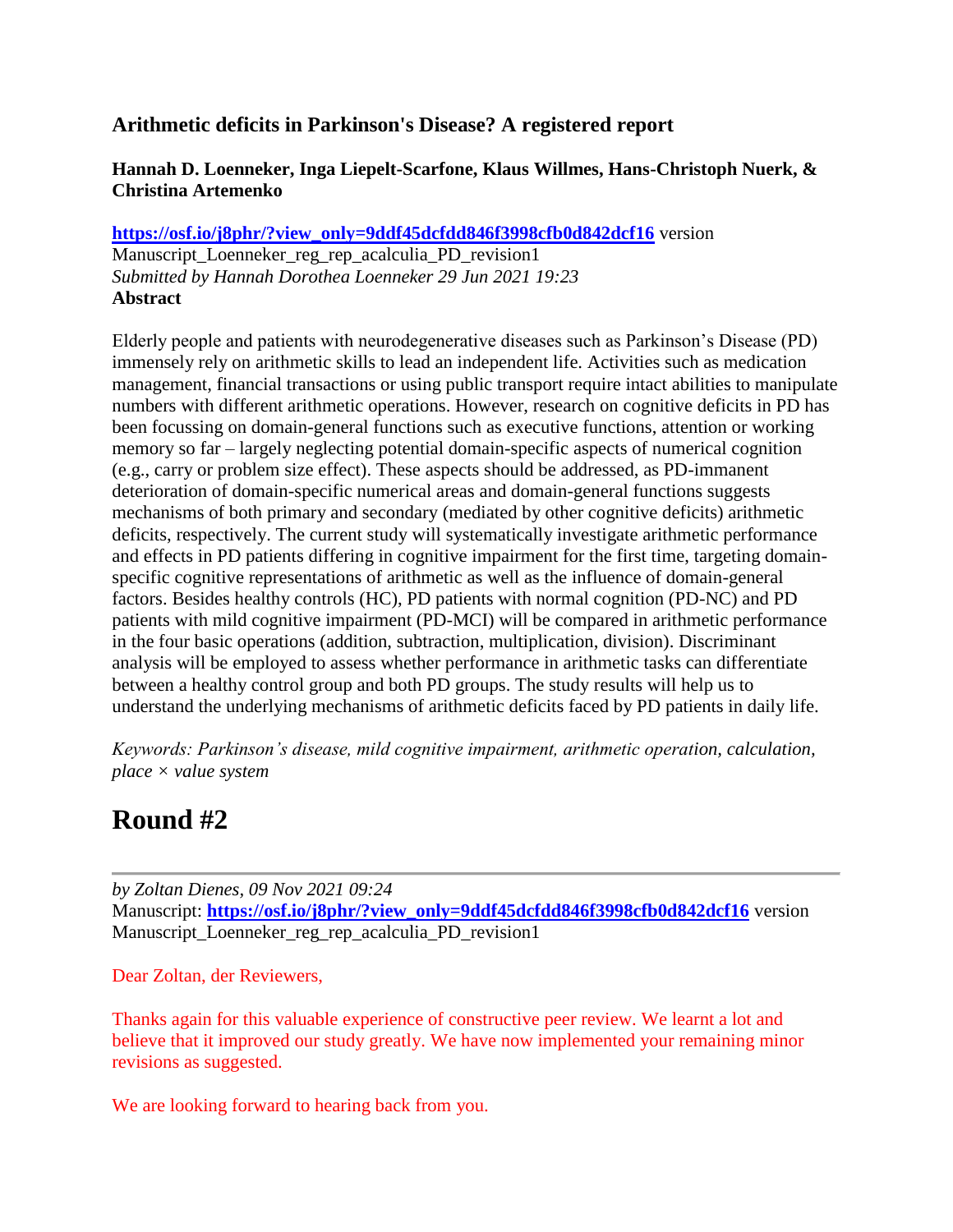Hannah Loenneker On behalf of all authors

#### **minor revision**

The reviewers are very happy with your revisions. Roshtein asks you to consider some possible additional control groups; you can decide the feasibility of this.

One further point. Exploratory analyses are not pre-registered in Stage 1. In your design table you list one set of analyses as exploratory and without hypotheses; yet your interpretation involves conlusions about substantial theory. In what sense do you mean they are exploratory? If you mean you see analytic and interpretative flexibility, then they should not be registered in the Stage 1; but you are free to perform them at Stage 2 in a non-pre-registered section. I am not sure you mean this, as it seems there is clear theory at stake and you can specify the analyses and the interpretation. Please clarify.

Thanks a lot for pointing out this important inconsistency in our manuscript. We agree with the reviewers' position that the term "Exploratory analysis" is not correct for our specific analysis. Indeed, we have already given interpretations for different outcomes, but not formulated the corresponding hypotheses. For our research question 2 we formulated three different hypotheses, which correspond to the previously given interpretations for different outcomes (which remained unchanged) and also match our previously formulated analysis plan (also unchanged) with hypotheses and conclusions. We revised both the manuscript and the design table in the Supplementary Material to specify our hypotheses more clearly:

2) Do domain-general functions (e.g., visuo-spatial or executive functions) contribute to arithmetic performance in PD and if so for which operation? **Exploratory analysis without hypotheses Parallel Hypotheses** (H2.1) There is only a main effect of arithmetic complexity. (H2.2) There is only a main effect of cognitive covariate. (H2.3) There are main effects of cognitive covariate and arithmetic complexity with-/out interaction. **Analysis plan** Additional inclusion of one cognitive covariate per Bayesian ANCOVA Addition: 2 Bayesian mixed ANCOVAs: group (PD-NC, PD-MCI) × complexity (carry, non-carry) with clinical and cognitive covariates on RT and ACC Subtraction: 2 Bayesian mixed ANCOVAs: group (PD-NC, PD-MCI) × complexity (borrow, non-borrow) with clinical and cognitive covariates on RT and ACC Multiplication: 2 Bayesian mixed ANCOVAs: group (PD-NC, PD-MCI) × complexity (small, large problem size) with clinical and cognitive covariates on RT and ACC Division: 2 Bayesian mixed ANCOVAs: group (PD-NC, PD-MCI) × complexity (small, large problem size) with clinical and cognitive covariates on RT and ACC **Interpretation given different outcomes** (H2.1) Main effect of arithmetic complexity: after controlling for domain-general functions, arithmetic performance is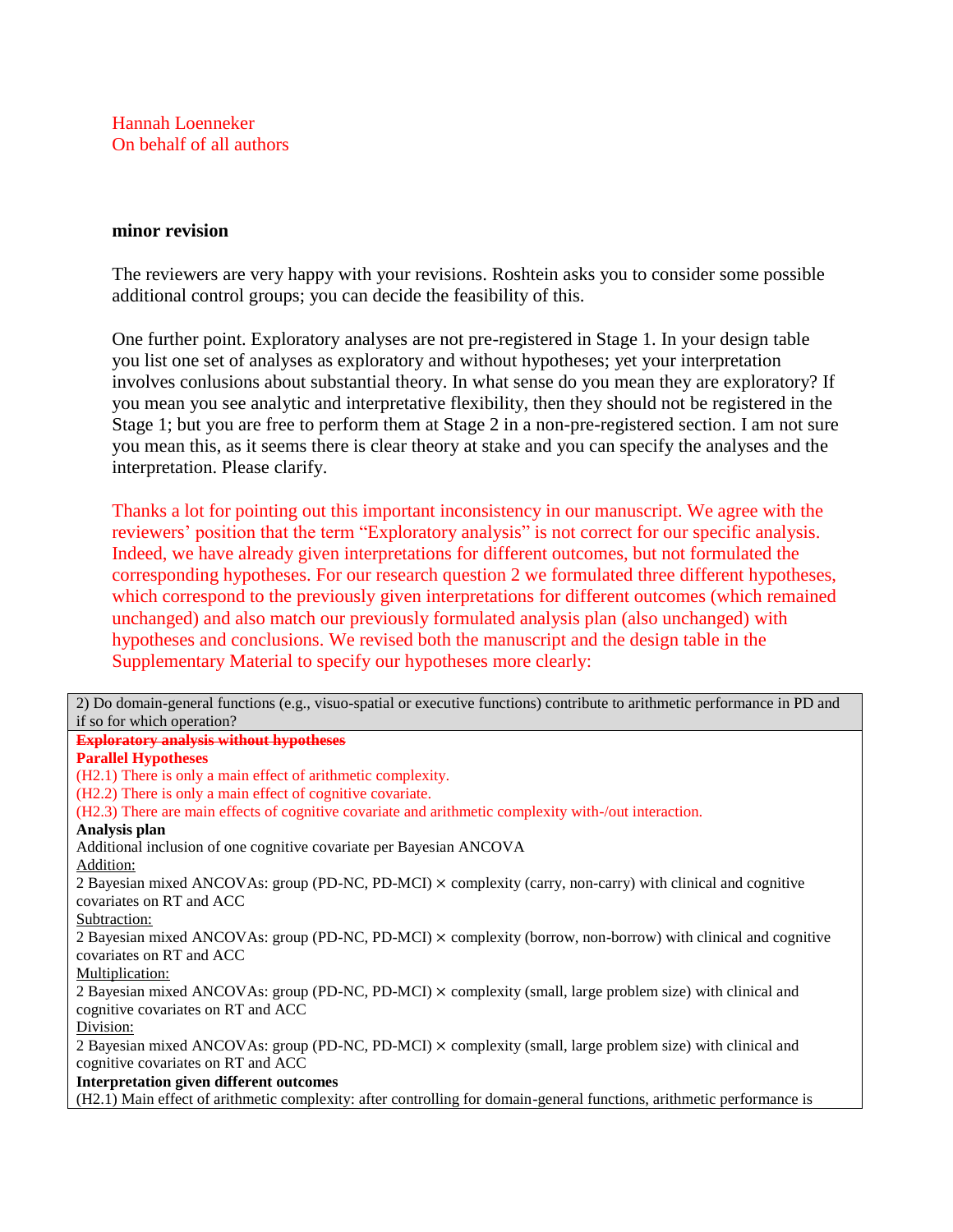#### driven by domain-specific functions.

(H2.2) Main effect of cognitive covariate: domain-general function fully explains arithmetic performance.

(H2.3) Main effects of cognitive covariate and arithmetic complexity with-/out interaction: joint contribution of domaingeneral and –specific functions to arithmetic.

#### **Theory that could be shown wrong by the outcomes**

Depending on the outcome, the results could suggest processes of arithmetic deficits in PD to be primary, secondary or indistinguishable.

### This change also applies to the section on Hypotheses testing in "Data treatment and proposed analysis pipeline":

"Arithmetic deficits in PD (Q1). The three groups will first be compared regarding sociodemographic and clinical variables. We assume age, gender, education, level of income, educational and professional math experience, Hoehn & Yahr staging, disease duration, and depression could significantly differ between groups. In this case we will include a maximum number of six clinical covariates in all models. ANCOVAs will be run with the respective previously identified covariates. The factor group will be split among two chains of separate pairwise analyses, comparing HC with PD-NC and PD-NC with PD-MCI. *Addition* will be analysed by two Bayesian mixed ANCOVAs with the factors group (HC vs. PD-NC/ PD-NC vs. PD-MCI) and complexity (non-carry, carry) on RT and ACC. *Subtraction* will be analysed by two Bayesian mixed ANCOVAs with the factors group (HC vs. PD-NC/ PD-NC vs. PD-MCI) and complexity (non-borrow, borrow) on RT and ACC. *Multiplication* will be analysed by two Bayesian mixed ANCOVAs with the factors group (HC vs. PD-NC/ PD-NC vs. PD-MCI) and complexity (small, large problem size) on RT and ACC. *Division* will be analysed by two Bayesian mixed ANCOVAs with the factors group (HC vs. PD-NC/ PD-NC vs. PD-MCI) and complexity (small, large problem size) on RT and ACC. (H1) We expect the HC group to perform better than the PD-NC and PD-MCI groups, and the PD-NC group than the PD-MCI group. The group comparisons will by conducted by pairwise ANCOVAs that include the covariates of the respective analysis."

You could also simplify in another way: You propose for some analyses to first do an omnibus ANOVA and then the planned contrasts; but conclusions follow only from the contrasts, which also define the stoppping rule. You need therefore only perform the contrasts. You might wish to have a separate row for each contrast to indicate what theoretical claim precisely is at stake for each contrast. At the moment it is not clear what follows from one contrast showing an effct and the other showing no effect.

We considered your methodological approach in research question 1, as research questions 2 and 3 already include only pairwise comparisons. We changed the analysis plan accordingly:

| 1) Are arithmetic performance and effects impaired in Parkinson's Disease?                                              |
|-------------------------------------------------------------------------------------------------------------------------|
| <b>Hypothesis</b>                                                                                                       |
| $(H1.1)$ There is a group effect in arithmetic performance: $HC > PD$ -NC $\rightarrow$ -PD-MC                          |
| $(H1.2)$ There is a group effect in arithmetic performance: PD-NC > PD-MCI                                              |
| Analysis plan                                                                                                           |
| Bayesian ANCOVAs with max. 6 clinical covariates                                                                        |
| Addition:                                                                                                               |
| 2 pairwise Bayesian mixed ANCOVAs: group (HC, PD-NC <del>, PD-MCI</del> ) × complexity (carry, non-carry) with clinical |
| covariates on RT and ACC                                                                                                |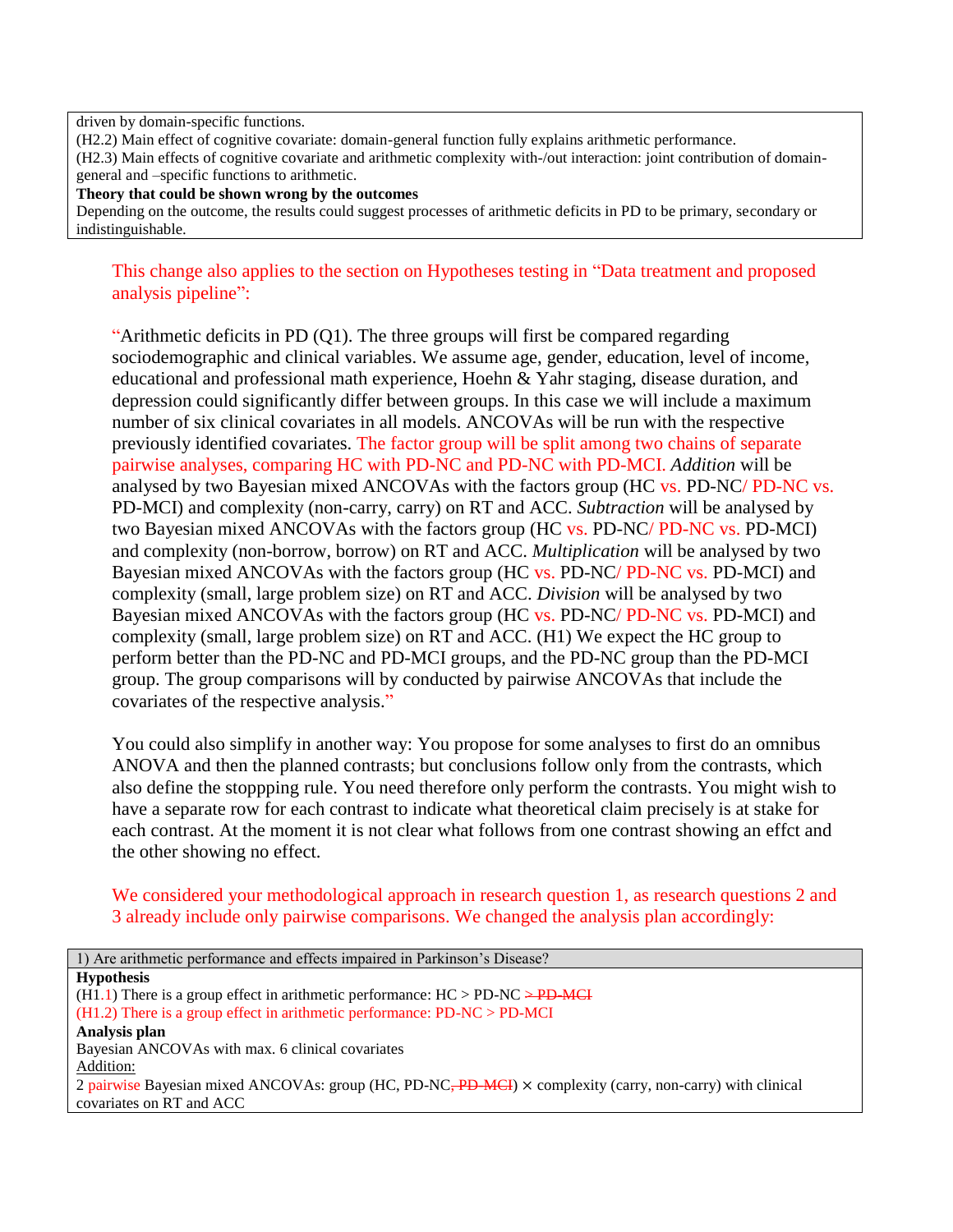| 2 pairwise Bayesian mixed ANCOVAs: group (PD-NC, PD-MCI) × complexity (carry, non-carry) with clinical covariates                 |
|-----------------------------------------------------------------------------------------------------------------------------------|
| on RT and ACC                                                                                                                     |
| Pairwise ANCOVAs comparing HC vs. PD NC and PD NC vs. PD MCI                                                                      |
| Subtraction:                                                                                                                      |
| 2 pairwise Bayesian mixed ANCOVAs: group (HC, PD-NC <del>, PD-MCI</del> ) × complexity (borrow, non-borrow) with clinical         |
| covariates on RT and ACC                                                                                                          |
| 2 pairwise Bayesian mixed ANCOVAs: group (PD-NC, PD-MCI) $\times$ complexity (borrow, non-borrow) with clinical                   |
| covariates on RT and ACC                                                                                                          |
| Pairwise ANCOVAs comparing HC vs. PD NC and PD NC vs. PD MCI                                                                      |
| Multiplication:                                                                                                                   |
| 2 pairwise Bayesian mixed ANCOVAs: group (HC, PD-NC <del>, PD-MCI</del> ) $\times$ complexity (small, large problem size) with    |
| clinical covariates on RT and ACC                                                                                                 |
| 2 pairwise Bayesian mixed ANCOVAs: group (PD-NC, PD-MCI) × complexity (small, large problem size) with clinical                   |
| covariates on RT and ACC                                                                                                          |
| Pairwise ANCOVAs comparing HC vs. PD NC and PD NC vs. PD MCI                                                                      |
| Division:                                                                                                                         |
| 2 pairwise Bayesian mixed ANCOVAs: group (HC, PD-NC <del>, PD-MCI</del> ) $\times$ complexity (small, large problem size) with    |
| clinical covariates on RT and ACC                                                                                                 |
| 2 pairwise Bayesian mixed ANCOVAs: group (PD-NC, PD-MCI) × complexity (small, large problem size) with clinical                   |
| covariates on RT and ACC                                                                                                          |
| Pairwise ANCOVAs comparing HC vs. PD NC and PD NC vs. PD MCI                                                                      |
| <b>Interpretation given different outcomes</b>                                                                                    |
| $(H1.1)$ Evidence for a group effect of HC > PD-NC <del>, PD-NC &gt; PD-MCI</del> : association of arithmetic deficits in PD with |
| disease <b>progression</b> pathology, no mere aging effects.                                                                      |
| Evidence against group effect $HC > PD-NC$ : arithmetic performance in PD not explained by disease-specific                       |
| neurodegeneration, mere aging effect.                                                                                             |
| $(H1.2)$ Evidence for a group effect of $H \to PD$ NC, PD-NC > PD-MCI: association of arithmetic deficits in PD with              |
| disease progression, no mere aging effects.                                                                                       |
| Evidence against group effect PD-NC > PD-MCI: arithmetic performance in PD does not parallel global cognitive decline             |
| associated to disease progression.                                                                                                |
| Theory that could be shown wrong by the outcomes                                                                                  |
| Depending on results, neurodegeneration at stages of PD-NC and PD-MCI has or has not affected fronto-parietal circuits            |
| enough to impair arithmetic performance.                                                                                          |

This change also applies to the section on Hypotheses testing in "Data treatment and proposed analysis pipeline":

"We expect to find differences of at least medium to large effect sizes between the HC and PD-NC and between the PD-NC and PD-MCI group as well as an ordinal trend of HC outperforming both PD-NC and PD-MCI and PD-NC outperforming PD-MCI. Whether differences between HC and PD-NC or PD-NC and PD-MCI will be significant cannot be inferred from the available literature and is to be investigated with the current study. "

I won't be sending back to review in order for you to obtain IPA, as the reveiwers are very positive; I will make that decision myself.

# **Reviews**

*Reviewed by Stephanie Rossit, 05 Nov 2021 14:04*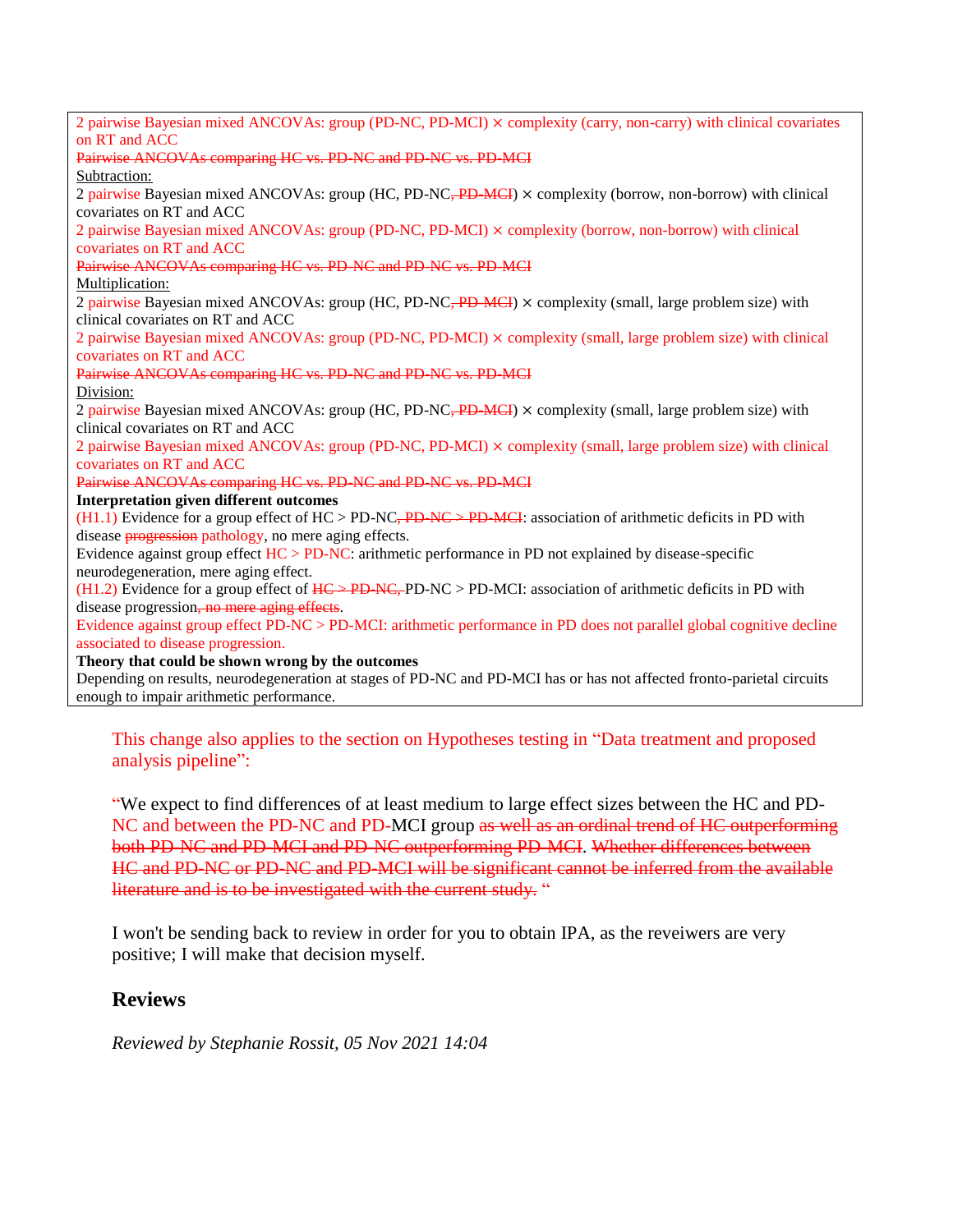Dear Editors, I am very happy to endorse the publication of this manuscript and have no further comments as the authors have done a fabulous job at revising. I look forward to learning about the results of the study in due course and wish the authors the best of luck!

## Thank you.

### *Reviewed by Pia Rotshtein, 08 Nov 2021 07:17*

I first like to thank the authros again for a very through and thoughtful work and response to our comments. I also apology for the delay in revieiwng the paper.

While the work is excellant and through it is also very complex. I fear this will be a future barrier for readers to appraciate the quality, especially if you want to communicate the results to medical and clinicians. am not sure what the authors can do to simplfy it, but maybe it so something to be minded in the report of the results.

Thanks you for this comment. We agree with Ms. Rotshtein that this is a true caveat we need to keep in mind, as we also want to use our work to inform practitioners about probable arithmetic deficits in Parkinson's Disease. We are aware that our research design is complex and might be hard to understand. We will make the following adaptations to enhance accessibility to the data.

We are planning to present our results as straightforward and structured as possible. This will be achieved by using subheadings corresponding to the research questions laid out in the methods section as well as interim summaries linking the results to our main hypotheses. Additionally, we will use accessible and intuitive visualizations of the data and move details of minor importance to the Supplementary Material. Finally, the conclusions of this study will provide a summary of the most important findings written in a simplified way so that the findings can be understood by practitioners. By these means, we will be able to communicate our research project to both a scientific and a clinical target audience.

Two final thoughts:

#### Control group:

1) I apperciate that an MCI control group is likely to be hetrogenous and may include some ovrelapping PD like eatiology. Please make sure you bring it up in study limitation - that difference between PD-MCI vs. PD-NC may reflect comorbidity with other degenration symptoms rather than relates to PD severity per se.

Thanks for this valuable comment. We added the following sentence to the limitation section where we discuss the heterogeneity of cognitive impairment in PD:

"Differences between PD-NC and PD-MCI do not necessarily relate to PD severity per se, but might also possibly result from further neuropathological processes associated to alteration in patient's cognitive performance."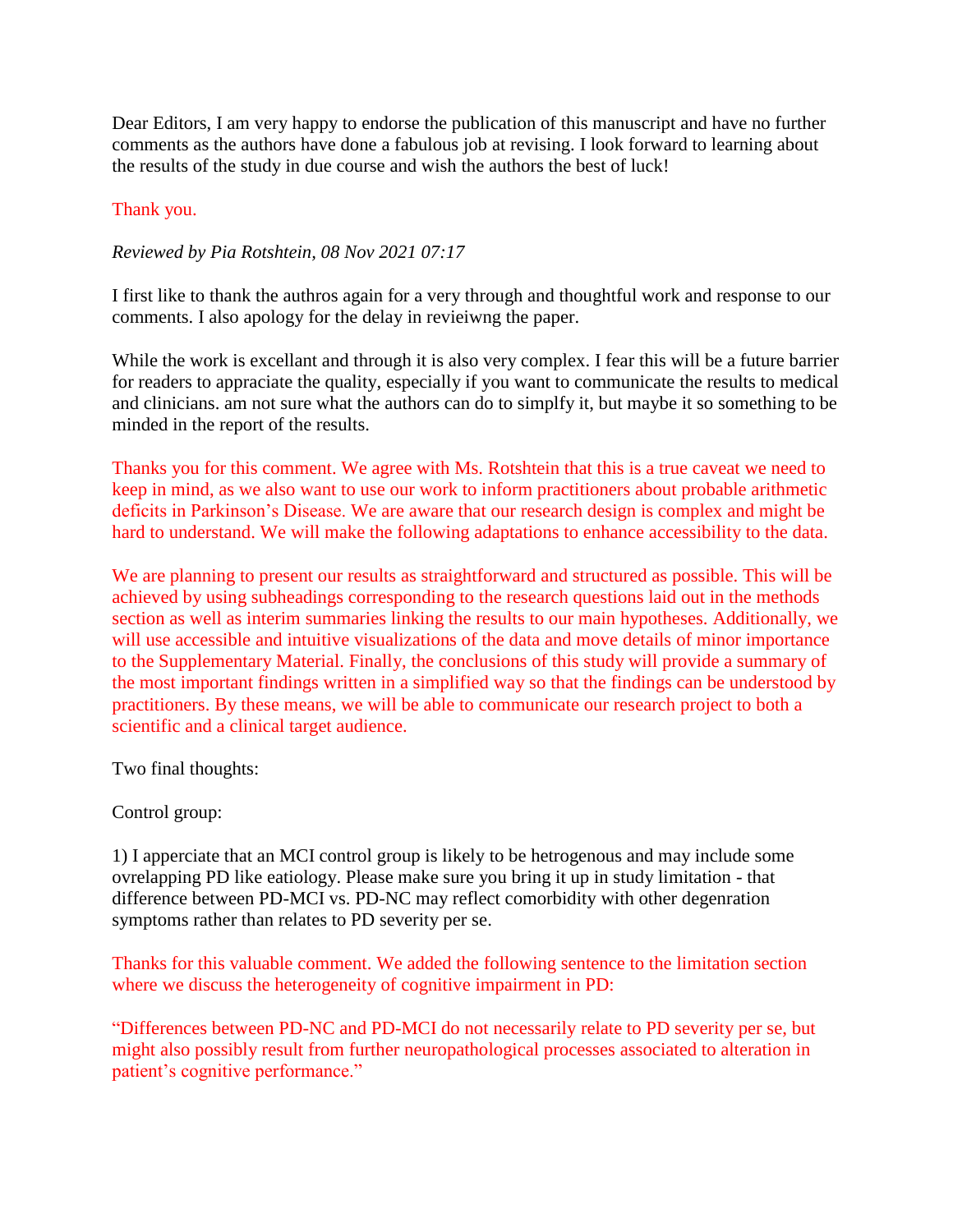2) Given the potential difference in socio-demographics between PD-NC and PD-MCI, maybe include to healthy control groups with a match to each group. or based on the adapt analysis approch using two t-tests: PD-NC vs HC, PD-MCI vs PD-NC, than make sure the HC matches the PD-NC better.

We agree that the characteristic of the control group is a crucial point regarding the interpretation of our results. As we discussed in the limitation section, recruiting participants during a pandemic (who additionally belong to the risk group) is not easy. We state in the Methods: "In the recruitment process, HC, PD-NC and PD-MCI will be matched on the group level according to age ( $M \pm 5$  years) and gender (max. 65% male) to approximately match sociodemographic and clinical group means."

To make this issue more present, we added the following sentence in the Participants section of our manuscript: "The caregivers of the PD patients will also be recruited as healthy controls, in accordance with defined inclusion and exclusion criteria, to make the HC group as comparable as possible considering sociodemographic background to both PD-NC and PD-MCI."

Overall, our aim is to recruit a heterogeneous control group and to statistically account for differences between HC and PD-NC which do not stem PD by including these variables as covariates. This is already addressed in our limitations section and expanded in the most recent manuscript version:

"Due to the potential problems in patient recruitment due to pandemic restrictions, group matching might not be as successful as intended. Cognitive impairment in PD is of a heterogeneous nature. Patient groups might, for example, differ regarding disease duration, PD motor type, or non-motor burden. By controlling for the main confounding variables, we at least partially account for the heterogeneity in our group comparison If matching is not perfect, we will try to control for differences in these variables between groups by using them as covariates and partialling their variance out. Additionally, this issue will be addressed in the limitation section, because there might be non-linear relations between variables, interactions or in the worst case, too many confounding variables to control for all of them with the given degrees of freedom. Note, however, that in this case, the Bayes factor still allows interpreting how likely the hypothesis is given the data. We will clearly outline the limitations of our study in such a case and make clear that future standardized assessment of arithmetic skills should establish norms correcting for confounding factors we identify in the current study such as age, education, or gender. Due to possible confounds, the number of covariates might exceed the statistical power needed to detect effects within the given sample size. Therefore, the maximum sample size of 120 might still lead to an underpowered study, even though it is 2-3 times larger than the samples in the studies used for effect size estimation. However, the Bayes factor still allows to interpret how likely the hypothesis is given the data. As we are conducting the first systematic study investigating arithmetic deficits in PD, our evidence can be used for sample size calculations in future studies focusing on a specific effect and conducted with an even larger sample."

Thank you